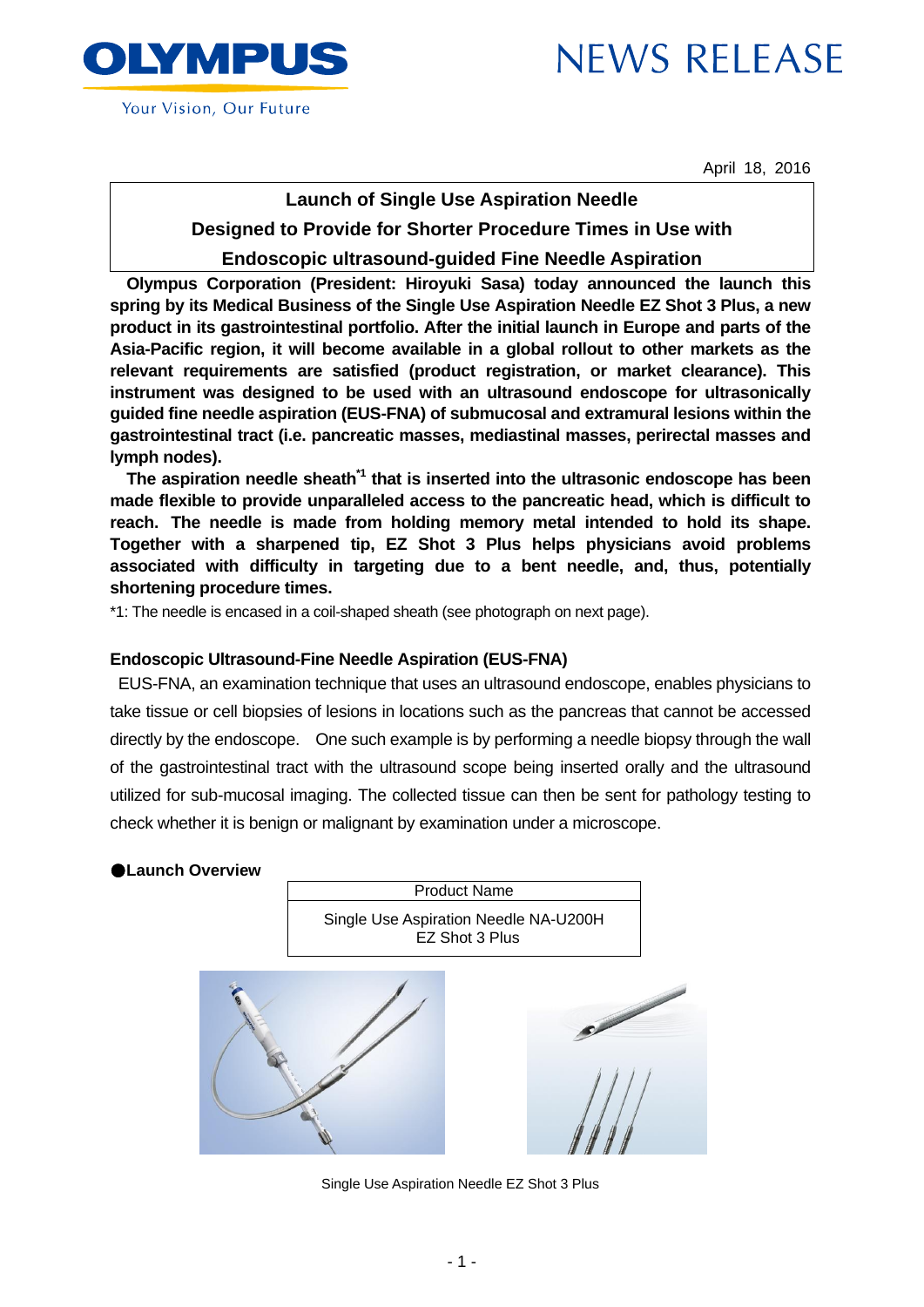#### ●**Main Features**

- **1. Flexibility that provides uncompromised access to difficult-to-approach locations such as in the pancreatic head, helps physicians insert the needle into the endoscope, even when the end of the scope is tightly curved. This helps shorten procedure times by reducing scope adjustments to accommodate the needle.**
- **2. The needle tube is made of nitinol, a material that is flexible and has shape memory. The sharply pointed Menghini tip helps physicians to puncture the tissue and lesion at the target location.**

### ●**Development Background**

Endoscopic ultrasound-fine needle aspiration (EUS-FNA) was first used in the early 1990s, primarily in Europe and America. Its use has since become increasingly widespread as an exploratory technique for taking tissue or cell samples from lesions for definitive pathology diagnosis.

Uses for EUS-FNA include cases that require the needle to be inserted into difficult-to-access locations, such as in the pancreatic head that can only be reached with a high degree of curvature in the tip of the endoscope, as shown in the figure above. In such cases, the sheath



inserted into the endoscope must be able to pass smoothly through the curved scope with minimal force. Furthermore, if the subsequent steps, which include adjusting the angle of the needle and its withdrawal and insertion to collect the tissue sample, can be performed without difficulty, then procedure times may be reduced. In order to achieve an accurate diagnosis it is helpful for the needle to be easy to insert into the target location. The Single Use Aspiration Needle EZ Shot 3 Plus was developed with the aim of satisfying these requirements.

#### ●**Details of Main Features**

**1. Flexibility that provides uncompromised access to difficult-to-approach locations such as in the pancreatic head, helps physicians insert the needle into the endoscope, even when the end of the scope is tightly curved. This helps shorten procedure times by reducing scope adjustments to accommodate the needle.**

The needle is inserted into the endoscope shrouded in a coil-shaped sheath that provides flexibility and smooth force transmission from the handle. The sheath facilitates access to difficult-to-approach locations such as in the pancreatic head by making the Single Use Aspiration Needle EZ Shot 3 Plus easy for physicians to insert and deploy the needle, even if the tip of the ultrasound endoscope is tightly curved. Furthermore, the sheath's multi-layer construction minimizes friction with the needle, which allows the needle to travel freely and smoothly.